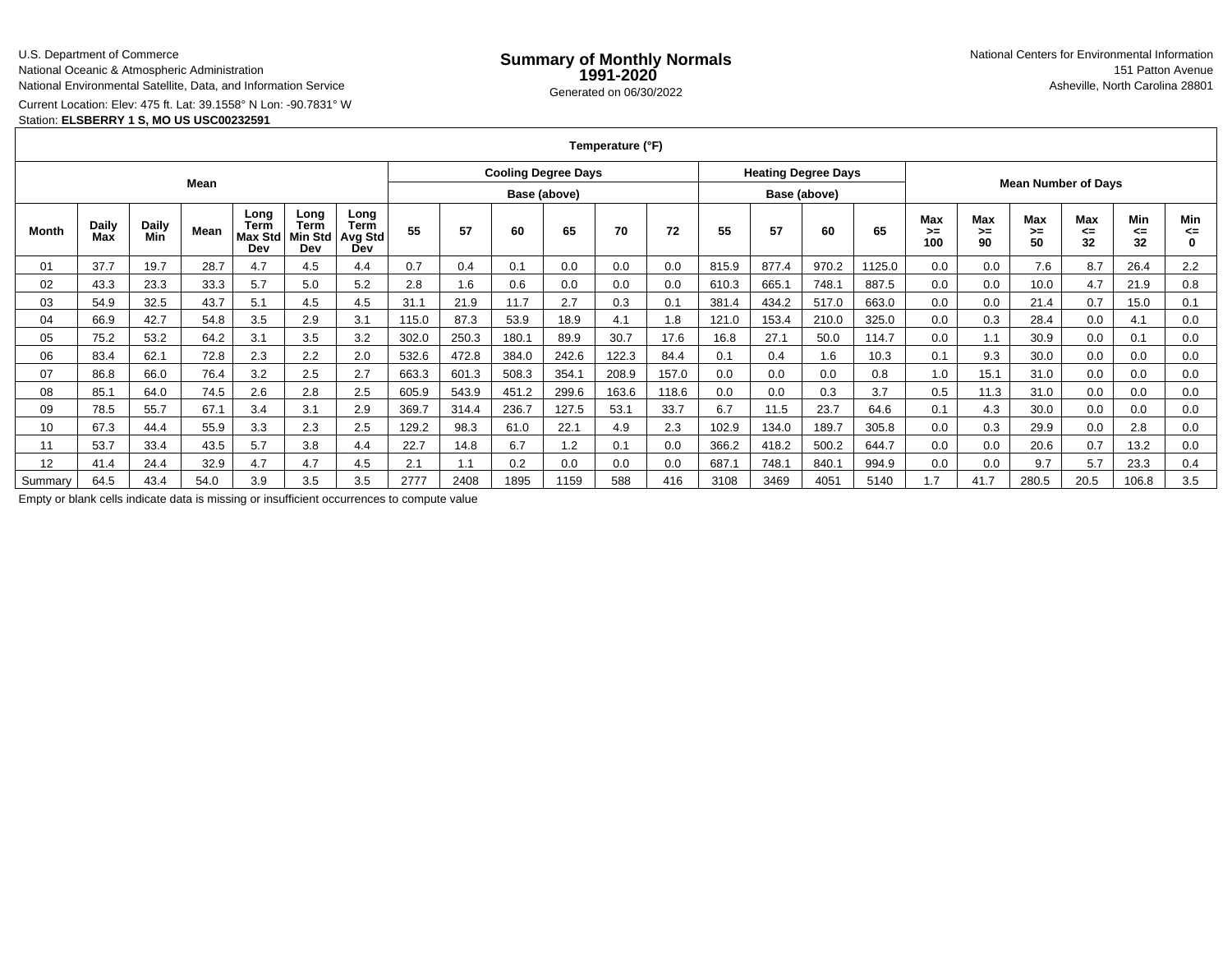U.S. Department of CommerceNational Oceanic & Atmospheric Administration

National Environmental Satellite, Data, and Information Service

e **Summary of Monthly Normals**<br> **1991-2020** 151 Patton Avenue **1991-2020** 1997-2020 e Generated on 06/30/2022 Asheville, North Carolina 28801 National Centers for Environmental Information151 Patton Avenue

Current Location: Elev: 475 ft. Lat: 39.1558° N Lon: -90.7831° W

Station: **ELSBERRY 1 S, MO US USC00232591**

# **Precipitation (in.)**

| $\cdots$     |               |           |           |                                                                                                                               |                                                         |       |       |       |  |  |  |  |
|--------------|---------------|-----------|-----------|-------------------------------------------------------------------------------------------------------------------------------|---------------------------------------------------------|-------|-------|-------|--|--|--|--|
|              | <b>Totals</b> |           |           | <b>Precipitation Probabilities</b><br>Probability that precipitation will be<br>equal to or less than<br>the indicated amount |                                                         |       |       |       |  |  |  |  |
|              | <b>Means</b>  |           |           | <b>Daily Precipitation</b>                                                                                                    | <b>Monthly Precipitation<br/>vs. Probability Levels</b> |       |       |       |  |  |  |  |
| <b>Month</b> | Mean          | $>= 0.01$ | $>= 0.10$ | $>= 0.50$                                                                                                                     | $>= 1.00$                                               | 0.25  | 0.50  | 0.75  |  |  |  |  |
| 01           | 2.35          | 7.7       | 4.6       | 1.4                                                                                                                           | 0.7                                                     | 1.23  | 2.07  | 2.96  |  |  |  |  |
| 02           | 2.21          | 7.4       | 4.0       | 1.4                                                                                                                           | 0.4                                                     | 1.25  | 1.98  | 2.67  |  |  |  |  |
| 03           | 3.20          | 9.4       | 5.9       | 1.9                                                                                                                           | 0.7                                                     | 2.63  | 3.02  | 3.90  |  |  |  |  |
| 04           | 4.40          | 10.1      | 6.6       | 2.6                                                                                                                           | 1.1                                                     | 2.98  | 3.85  | 5.28  |  |  |  |  |
| 05           | 5.00          | 11.6      | 7.8       | 3.1                                                                                                                           | 1.2                                                     | 2.79  | 5.44  | 6.17  |  |  |  |  |
| 06           | 4.17          | 8.5       | 6.2       | 2.4                                                                                                                           | 0.9                                                     | 2.40  | 3.66  | 5.47  |  |  |  |  |
| 07           | 4.24          | 7.3       | 5.3       | 2.6                                                                                                                           | 1.3                                                     | 2.47  | 3.84  | 5.94  |  |  |  |  |
| 08           | 3.16          | 6.4       | 4.1       | 2.1                                                                                                                           | 1.1                                                     | 1.65  | 2.65  | 4.45  |  |  |  |  |
| 09           | 3.49          | 6.9       | 5.2       | 2.1                                                                                                                           | 0.8                                                     | 1.94  | 2.91  | 4.19  |  |  |  |  |
| 10           | 3.28          | 7.5       | 5.2       | 2.1                                                                                                                           | 0.6                                                     | 1.83  | 2.51  | 3.94  |  |  |  |  |
| 11           | 3.28          | 7.2       | 5.2       | 2.0                                                                                                                           | 0.8                                                     | 2.17  | 3.02  | 4.51  |  |  |  |  |
| 12           | 2.47          | 7.4       | 4.5       | 1.4                                                                                                                           | 0.4                                                     | 1.50  | 2.09  | 2.90  |  |  |  |  |
| Summary      | 41.25         | 97.4      | 64.6      | 25.1                                                                                                                          | 10.0                                                    | 24.84 | 37.04 | 52.38 |  |  |  |  |

Empty or blank cells indicate data is missing or insufficient occurrences to compute value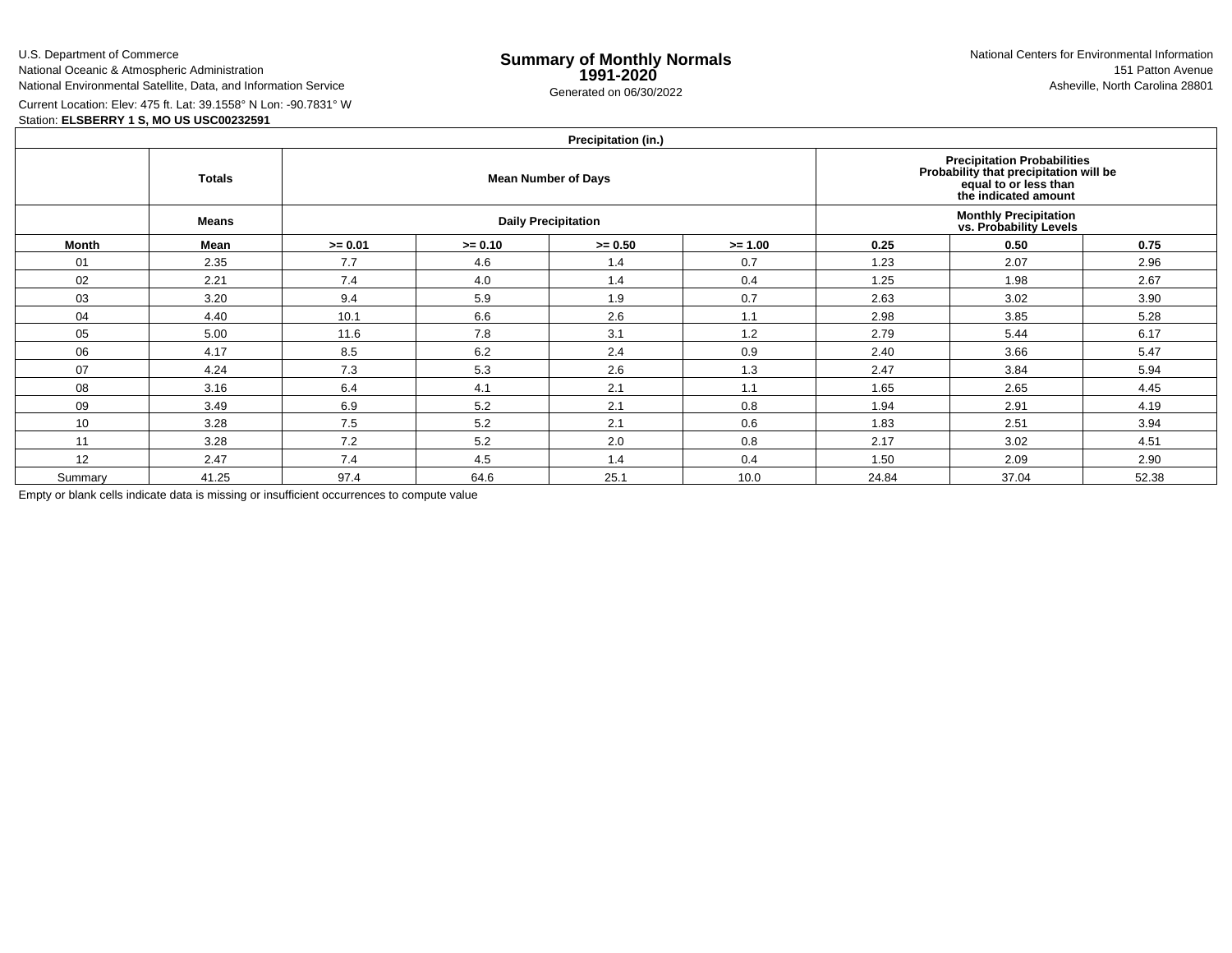U.S. Department of CommerceNational Oceanic & Atmospheric Administration

National Environmental Satellite, Data, and Information Service

e **Summary of Monthly Normals**<br> **1991-2020** 151 Patton Avenue **1991-2020** 1997-2020 e Generated on 06/30/2022 Asheville, North Carolina 28801 National Centers for Environmental Information151 Patton Avenue

Current Location: Elev: 475 ft. Lat: 39.1558° N Lon: -90.7831° W

Station: **ELSBERRY 1 S, MO US USC00232591**

|              | Snow (in.)       |                            |     |     |      |       |             |     |                          |     |                                                                                                  |                                                                                                          |      |  |  |
|--------------|------------------|----------------------------|-----|-----|------|-------|-------------|-----|--------------------------|-----|--------------------------------------------------------------------------------------------------|----------------------------------------------------------------------------------------------------------|------|--|--|
|              | <b>Totals</b>    | <b>Mean Number of Days</b> |     |     |      |       |             |     |                          |     |                                                                                                  | <b>Snow Probabilities</b><br>Probability that snow will be equal to<br>or less than the indicated amount |      |  |  |
|              | Means            | Snowfall >= Thresholds     |     |     |      |       |             |     | Snow Depth >= Thresholds |     | Monthly Snow vs. Probability Levels<br>Values derived from the<br>incomplete gamma distribution. |                                                                                                          |      |  |  |
| <b>Month</b> | Snowfall<br>Mean | 0.01                       | 1.0 | 3.0 | 5.00 | 10.00 | $\mathbf 1$ | 3   | 5                        | 10  | .25                                                                                              | .50                                                                                                      | .75  |  |  |
| 01           | 5.10             | 3.2                        | 1.7 | 0.7 | 0.1  | 0.0   |             |     |                          |     | 3.00                                                                                             | 4.50                                                                                                     | 6.50 |  |  |
| 02           | 4.50             | 3.1                        | 1.3 | 0.5 | 0.2  | 0.0   |             |     |                          |     | 1.10                                                                                             | 2.30                                                                                                     | 6.10 |  |  |
| 03           | 2.40             | 1.4                        | 0.8 | 0.3 | 0.1  | 0.0   |             |     |                          |     | 0.10                                                                                             | 0.50                                                                                                     | 3.00 |  |  |
| 04           | 0.20             | 0.2                        | 0.1 | 0.0 | 0.0  | 0.0   |             |     |                          |     | 0.00                                                                                             | 0.00                                                                                                     | 0.00 |  |  |
| 05           | 0.00             | 0.0                        | 0.0 | 0.0 | 0.0  | 0.0   |             |     |                          |     | 0.00                                                                                             | 0.00                                                                                                     | 0.00 |  |  |
| 06           | 0.00             | 0.0                        | 0.0 | 0.0 | 0.0  | 0.0   |             |     |                          |     | 0.00                                                                                             | 0.00                                                                                                     | 0.00 |  |  |
| 07           | 0.00             | 0.0                        | 0.0 | 0.0 | 0.0  | 0.0   |             |     |                          |     | 0.00                                                                                             | 0.00                                                                                                     | 0.00 |  |  |
| 08           | 0.00             | 0.0                        | 0.0 | 0.0 | 0.0  | 0.0   |             |     |                          |     | 0.00                                                                                             | 0.00                                                                                                     | 0.00 |  |  |
| 09           | 0.00             | 0.0                        | 0.0 | 0.0 | 0.0  | 0.0   |             |     |                          |     | 0.00                                                                                             | 0.00                                                                                                     | 0.00 |  |  |
| 10           | 0.00             | 0.0                        | 0.0 | 0.0 | 0.0  | 0.0   |             |     |                          |     | 0.00                                                                                             | 0.00                                                                                                     | 0.00 |  |  |
| 11           | 0.70             | 0.6                        | 0.4 | 0.1 | 0.0  | 0.0   |             |     |                          |     | 0.00                                                                                             | 0.00                                                                                                     | 0.60 |  |  |
| 12           | 3.40             | 2.2                        | 1.0 | 0.4 | 0.1  | 0.0   |             |     |                          |     | 0.00                                                                                             | 2.00                                                                                                     | 7.00 |  |  |
| Summary      | 16.3             | 10.7                       | 5.3 | 2.0 | 0.5  | 0.0   | 0.0         | 0.0 | 0.0                      | 0.0 | 4.2                                                                                              | 9.3                                                                                                      | 23.2 |  |  |

Empty or blank cells indicate data is missing or insufficient occurrences to compute value